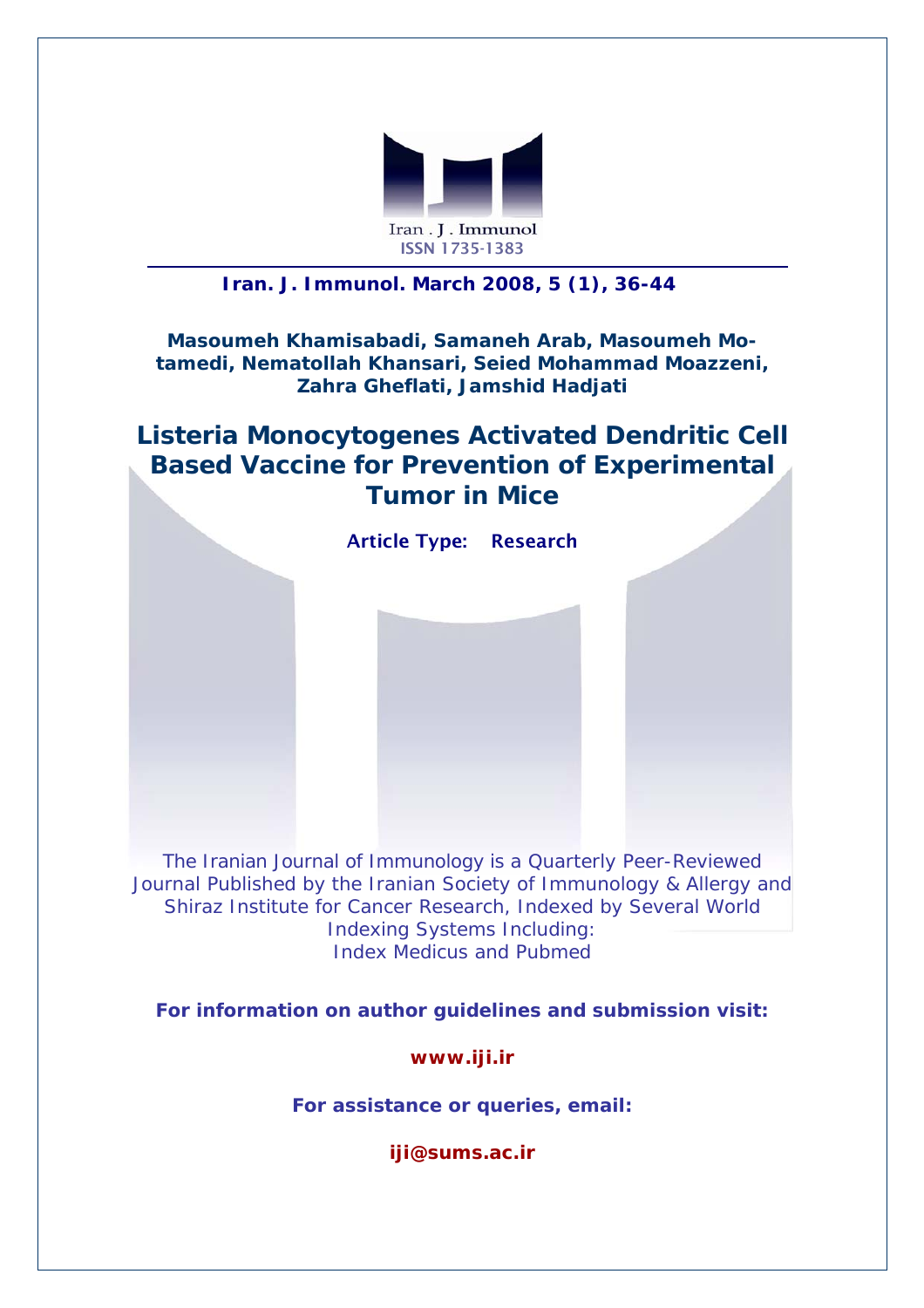# Listeria Monocytogenes Activated Dendritic Cell Based Vaccine for Prevention of Experimental Tumor in Mice

Masoumeh Khamisabadi<sup>1</sup>, Samaneh Arab<sup>1</sup>, Masoumeh Motamedi<sup>1</sup>, Nematollah Khansari<sup>1</sup>, Seied Mohammad Moazzeni<sup>2</sup>, Zahra Gheflati<sup>1</sup>, Jamshid Hadjati<sup>1\*</sup>

<sup>1\*</sup>Department of Immunology, School of Medicine, Medical Sciences/University of Tehran, <sup>2</sup>Department of Immunology, Tarbiat Modarres University, Tehran, Iran

#### **ABSTRACT**

**Background:** The use of dendritic cells (DCs) as a cellular adjuvant provides a promising approach in immunotherapy of cancer. It has been demonstrated that Listeria monocytogenes activated DCs pulsed ex vivo with tumor antigens trigger a systemic Th1 biased specific immune response and a single dose of this vaccine will cause a considerable anti tumor immunity. **Objective:** The present study was designed to evaluate the ability of multiple doses of tumor antigen-pulsed DCs, matured in the presence of Listeria monocytogenes components in induction of a potent anti-tumor response and the prevention of tumor formation in an experimental model. **Methods:** Bone-marrow derived DCs (BMDCs) were cultured in the presence of GM-CSF and IL-4. After 5 days, tumor lysates with/without Listeria monocytogenes lysate were added to the culture media for another 2 days. Mice received mature and tumor antigen pulsed dendritic cells subcutaneously in 3 groups. Tumor growth was monitored and two weeks after immunotherapy, cytotoxic activity of CD8+ T cells was evaluated in different groups. **Results:** According to the findings, repeated doses of vaccine did not lead to a significant increase in the activity of cytotoxic T cells and decreased tumor growth of immunized animals. **Conclusion:** The current study suggests that increased doses of vaccine do not have sufficient efficiency for prevention of tumor induction. Generation of T regulatory responses upon repeated doses of such vaccines should be considered in future investigations.

#### **Keywords: Dendritic Cells, Immunotherapy, Cancer, Listeria Monocytogenes**

#### **INTRODUCTION**

Dendritic cells (DCs) efficiently induce T cell activation in the secondary lymphoid organs (1-3). Th1 arm of the immune response is very important in battle against cancer

\*Corresponding author: Dr Jamshid Hadjati, Department of Immunology, School of Medicine, Medical Sciences/ University of Tehran, Tehran, Iran. Fax: (+) 98 21 66419536, e-mail: hajatij@tums.ac.ir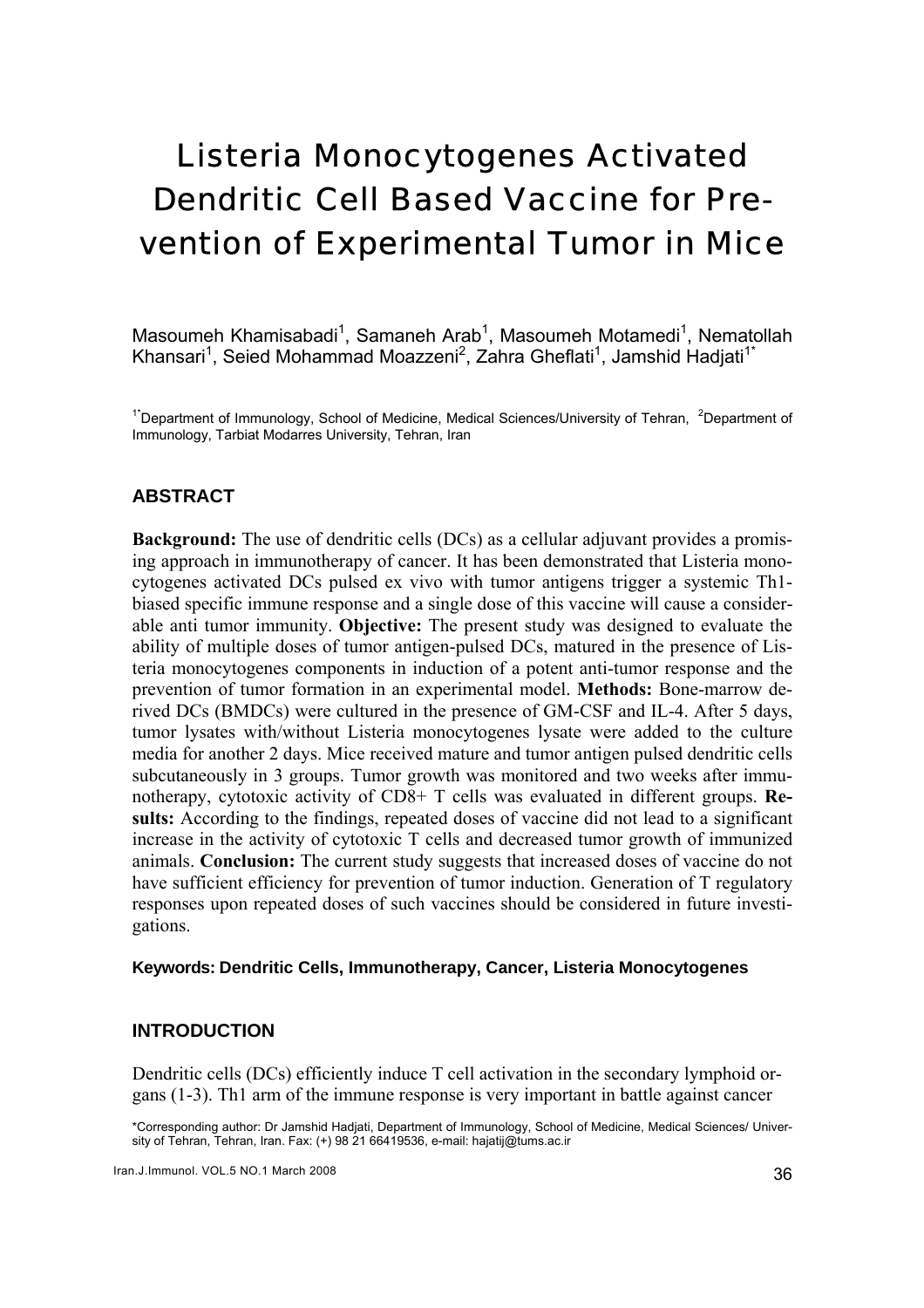(4). There are evidences indicating DCs to play an important role in determining the type of immune response generated against antigens.

Several factors can influence the development of polarized immune responses such as DC lineage and its activation status. Some studies have shown that distinct DC subsets are able to promote different types of response depending on pathogen-derived signals and host-derived cytokines present in the microenvironment (5-8).

Listeria monocytogenes is a gram-positive facultative intracellular bacterium, and its virulence is due to its capacity to penetrate into mammalian cells. Dendritic cells recognize Listeria by Toll-like receptors (TLRs) (2, 9) and then mature. Matured dendritic cells secrete inflammatory cytokines, such as tumor necrosis factor (TNF), interleukin-12 (IL-12), and several chemokines, allowing the recruitment and activation of immune cells. IL-12 participates in the development of T lymphocytes expressing Th1-type cytokines such as interferon gamma (IFN-γ), TNF, and IL-2 (9-16).

Our previous study showed that Listeria monocytogenes activated DCs pulsed with tumor antigens caused a better response in lymphocyte proliferation, IL-12 production and CTL induction. A single dose of the vaccine caused significantly better outcome in tumor growth retardation and survival of animals compared to other microbial components such as LPS*.* 

In the present study, we examined efficacy of repeated doses of Listeria monocytogenes activated DC vaccine in the prevention of mice fibrosarcoma tumor model.

#### **MATERIALS AND METHODS**

**Animals and Cell Lines.** 6-8 weeks old female Balb/c mice were purchased from Pasteur Institute of Iran. All animal experiments were performed according to the guidelines of the local Ethical Committee. Balb/c derived fibrosarsoma (WEHI-164) and colon carcinoma (CT26) cell lines were maintained by in vitro culture in RPMI 1640 (Sigma, Steinhem, Germany) supplemented with 10% heat-inactivated fetal bovine serum (Gibco,Grand Island, USA), 2 mM L-glutamine (Sigma, Steinhem, Germany), 100 µg/ml streptomycin and 100 U/ml penicillin.

**Tumor Challenge.** To generate tumors, Balb/c mice were challenged subcutaneously in right flanks with  $0.2$  ml of a cell suspension containing  $10^6$  WEHI-164 cells. Tumor measurements were performed every 2 days with calipers spanning the shortest and longest surface diameters. Mice were sacrificed when the tumor diameter reached >400mm<sup>2</sup>.

**Preparation of Listeria Monocytogenes Lysate.** Listeria monocytogenes (ATCC 19115) was purchased from Iranian Research Organization for Science and Technology (IROST) and grown in brain-heart infusion medium. Bacteria were sonicated in PBS and passed through a 0.2-µm pore filter. The protein concentration of the lysate was determined by Bradford method.

**Preparation of Tumor Lysate.**  $5 \times 10^6$  WEHI-164 cells were injected S.C. in to the right flank of Balb/c mice, and tumor growth was monitored. 21 days after tumor challenge, tumors were harvested surgically from tumor-bearing mice and a single cell suspension was made. Cell lysates were generated by repeated freeze and thaw cycles. After centrifugation, the supernatant solution was collected and passed through a 0.2 µm pore filter. The protein concentration of the lysate was determined by Bradford method.

**DC Preparation and Culture**. Bone marrow (BM) derived DCs (BMDCs) were generated as described by Inaba et al. (17) with slight modifications. Briefly, murine BM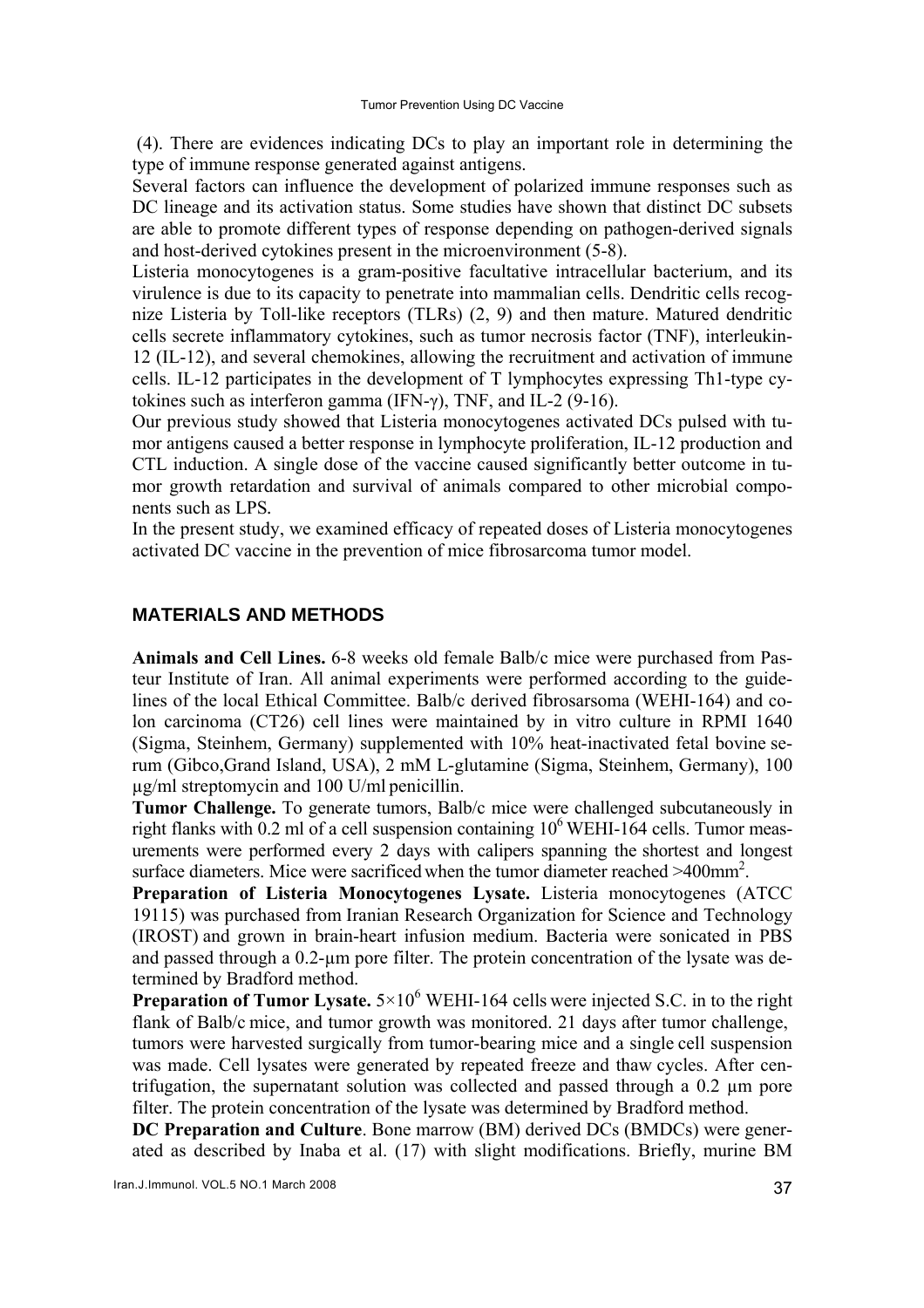cells were harvested from femurs and tibias of sacrificed mice. Contaminating erythrocytes were lysed with distillated water and  $10x$  phosphate buffer. Cells  $(1x10^6 \text{ cells/ml})$ were placed in 24-well plates in RPMI 1640 supplemented with 10% fetal calf serum, 50 µM 2-mercaptoethanol, 100 U/ml recombinant murine granulocyte-macrophage colony-stimulating factor (GM-CSF) (Bender Med systems, Vienna, Austria), and 50 U/ml of recombinant murine interleukin-4 (IL-4) (Roche, Indianapolis, USA). On day 3, non adherent cells were collected and fresh media were added. On day 5, 100  $\mu$ g/ml/10<sup>6</sup>cell of tumor lysate was added to immature DC cultures. After 10 hours, 70  $\mu$ g/ml/10<sup>6</sup>cell of Listeria monocytogenes lysate were added to different wells. On day 7 mature DCs were collected and used for immunotherapy.

**Flow Cytometric Analysis**, To determine the phenotype of cultured DCs, on days 5 and 7,cells were stained with PE or FITC conjugated monoclonal antibodies against cell surface molecules CD40, CD80, CD86, CD11c and MHC-II (all purchased from BD PharMingen, San Diego, CA) and analyzed with a FACS Analysis System (Becton Dickinson). In all experiments, isotype controls were included using an appropriate mAb of the same Ig class or subclass.

**Immunization.**  $10^6$  DCs  $/200 \mu$ L PBS were injected subcutaneously at the right flank of the animals. One, two or three doses of the vaccine were administered in three different groups of mice with 10 days interval. The first dose was given 10 days before tumor challenge (-  $10$ ). (-10, 0). (-10, 0, 10). Control group received PBS. Tumor measurements were performed every 2 days with calipers spanning the shortest and longest surface diameters. Mice were sacrificed when the tumor diameter reached >400mm<sup>2</sup>.

**Cytotoxicity Assay.** 20 days after tumor challenge, splenocytes were isolated and used as effector cells. Tumor cell lines (WEHI-164, CT26) were used as target cells. Cytotoxic activity was measured by LDH cytotoxicity detection kit (Roche Applied Science). After washing the effector and target cells with the assay medium (RPMI1640 with 1% BSA). the effector cells were co-cultured with target cells at 3 different ratios ( 12.5, 25 and 50) in a 96-well round bottom plate for 6 h at  $37^{\circ}$ C; then the plates were centrifuged and the supernatants were transferred to another flat-bottom ELISA plate. One hundred µl of LDH detection mixture were added to each well and incubated for 30 minutes at room temperature. Absorbance was measured by an ELISA reader at 490 nm. The percentage of cell mediated cytotoxicity was determined by the following equation:

Cytotoxicity  $(\%)$  = (experimental release – spontaneous target release – spontaneous effector release) / (maximal target release – spontaneous target release)  $\times$  100%.

**Intracellular Cytokine Assay.** Intracellular IFN-γ staining of splenocytes was performed as previously described  $(36)$ . Briefly,  $10^6$  splenocytes were stimulated in 96well flat bottom plates with 100 µg tumor lysate or 5 µg Con A for 24 h at 37 °C in 5% CO2 , and brefeldin A (Sigma, Steinhem, Germany) was added for the last 4 h at 37°C in 5% CO2. Cells were washed with staining buffer (PBS with 3% FBS and 0.09% sodium azide), and then stained with anti-CD8 PE, (BD Pharmingen, CA) on ice for 20– 30 min. Cells were then permeabilized, fixed and stained for intracellular IFN-γ with anti-IFN- γ FITC or a FITC-labeled isotype control mAb.

**Statistical Analysis.** The results are expressed as mean ± standard error. Statistical analysis was performed using a Student's t test, with the exception of the survival data, which was analyzed using the Kaplan and Meier test. p <0.05 were considered significant.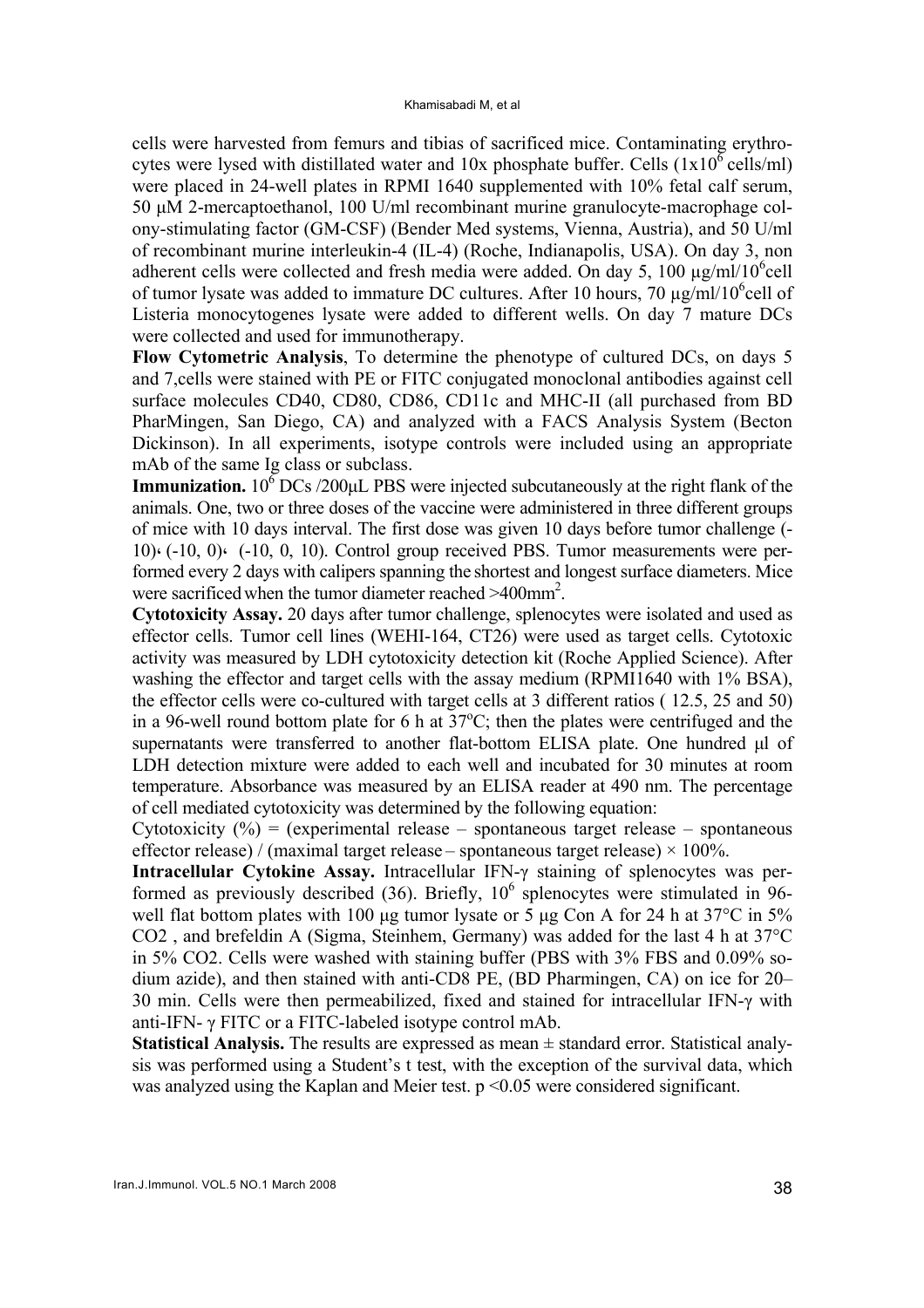#### **RESULTS**

**DC Maturation with Listeria Monocytogenes Components.** 5 and 7 day DCs stained with mAb against CD40, CD80, CD86, CD11c and MHC-II. BMDC exposed to Listeria and tumor lysate for 48 h up-regulated the surface expression of CD40, CD80 (B7.1), CD86 (B7.2), and MHC class II to a similar extent (Figure 1).



CD11c



**Figure 1.** (a) The histograms showing the expression density of CD11c of immature DCs (full histograms) and isotype control (open histograms). (b) CD80, CD86 and CD40 expression of immature DCs (open histograms) and mature DCs (full histograms).

**Tumor-Specific Cytotoxic T Cell Immune Response.** To determine whether repeated vaccination could stimulate a stronger CTL response, splenocytes were obtained 20 days after tumor challenge. Splenocytes were co cultured with WEHI164 tumor cells as target or CT26 cells as control for 6-8 hours and cytotoxicity was determined using a LDH release assay. As shown in Figure 2a, immunotherapy with repeated (2 and 3) doses of vaccine did not cause any considerable augmentation in specific cytotoxicity. The CTL activity was significantly  $(p=0.0044)$  higher than the control group. Furthermore we demonstrated that the cytotoxicity was specific for WEHI-164 tumor cells because there was little cytotoxicity effect on CT26 tumor cells (Figure 2b).

**Intracellular IFN-γ Staining.** For intracellular IFN-γ staining, splenocytes of three mice in each group were co-cultured with tumor lysate. Splenocytes from normal mice were used as controls. With the increasing doses of the vaccine, percent of IFN-γ positive CD8 T cells did not significantly increase. Comparing to the no treatment group, number of IFN-γ positive cells were higher but the difference was not significant. However, compared to the normal mice, the difference was found to be significant (p=0.0055) (Figure 3).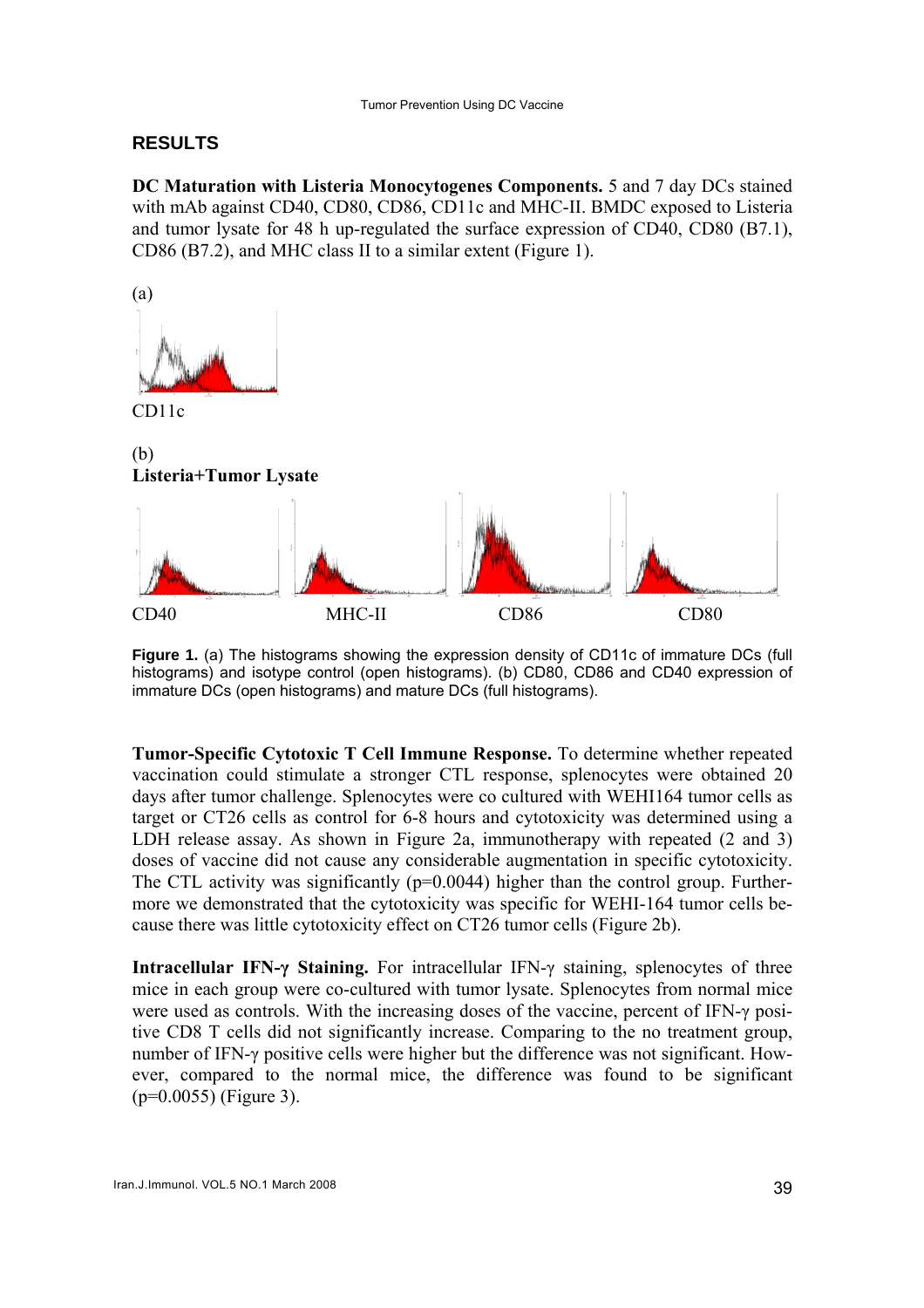Khamisabadi M, et al



**Figure 2.** Tumor-specific CTL response to fibrosarcoma cells in different groups of mice immunized with 1, 2 and 3 doses of DC vaccine. Targets included WEHI 164 and CT26. (a).The specific CTL activity in test groups was significantly higher than controls. (b). Specificity of the cytotoxic effect on WEHI164 tumor cells due to the lack of cytotoxic effect on CT26 tumor cells.



**Figure 3.** Percentage of intracellular IFN-γ Positive CD8 T cells after in vitro stimulation with tumor lysate in vaccinated animals (1, 2, and 3 doses), non vaccinated control and normal mice without tumor challenge or vaccination.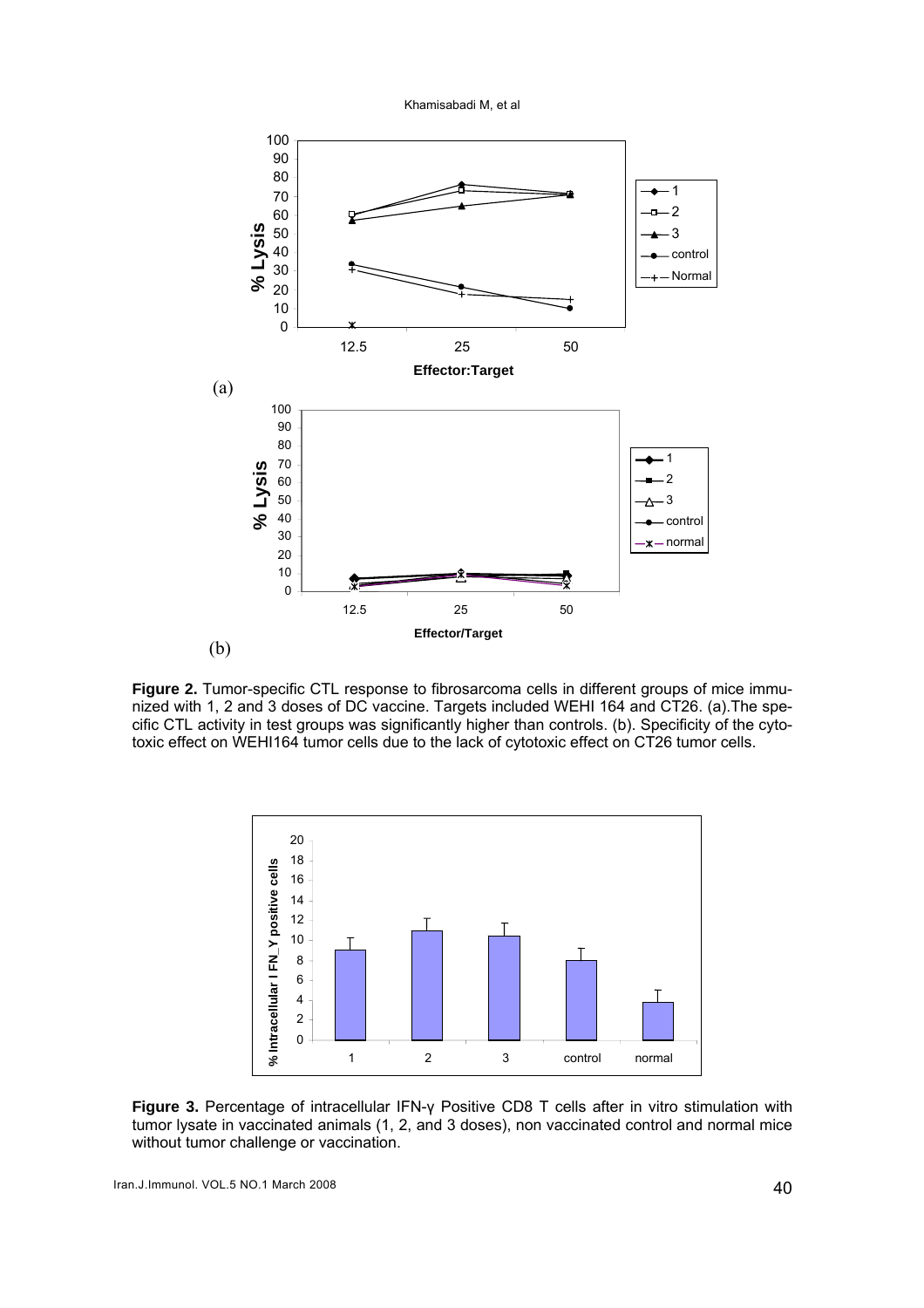**In Vivo Anti-Tumor Response.** Anti-tumor immunity induced by DC vaccine was evaluated in mice immunized with different doses of the vaccine. Compared to the nontreated group, tumor growth rate was significantly decreased in the treated animals  $(p=0.0049)$ . Repeated doses of vaccine did not show any significant effect on the tumor growth (Figure 4a).



**Figure 4.** The effect of different doses of DC vaccine (1, 2 and 3) in a subcutaneous WEHI 164 tumor model. (a) The tumor growth rate and (b) survival of each group of mice monitored for 50 days. Each group consisted of five mice.

As depicted in Figure 4b, 28 days after tumor challenge, when there was no live mouse in the control group, the survival rate in the mice receiving 1, 2 and 3 doses of the vaccine was 100%, 83% and 100%, respectively.

#### **DISCUSSION**

Previous studies have revealed that DCs exhibit different activation responses to different classes of pathogens and there is a notable correlation between the activation status of DCs and the type of their inducible Th cell response (16). DCs are used extensively for antigen-specific immunotherapy of cancer because they are the most efficient APCs can inducing primary immune response (18, 19).

Knowing the role of Listeria monocytogenes in induction of Th1 (cellular arm) immune responses and the importance of this arm in anti-cancer immunity (9, 20, 21), the present study was conducted to investigate the potency of Listeria monocytogenes activated DC based vaccine for eliciting anti tumor immune response and prevention of tumor induction in mice. In microbial infections, certain molecular patterns of microbial

Iran.J.Immunol. VOL.5 NO.1 March 2008 41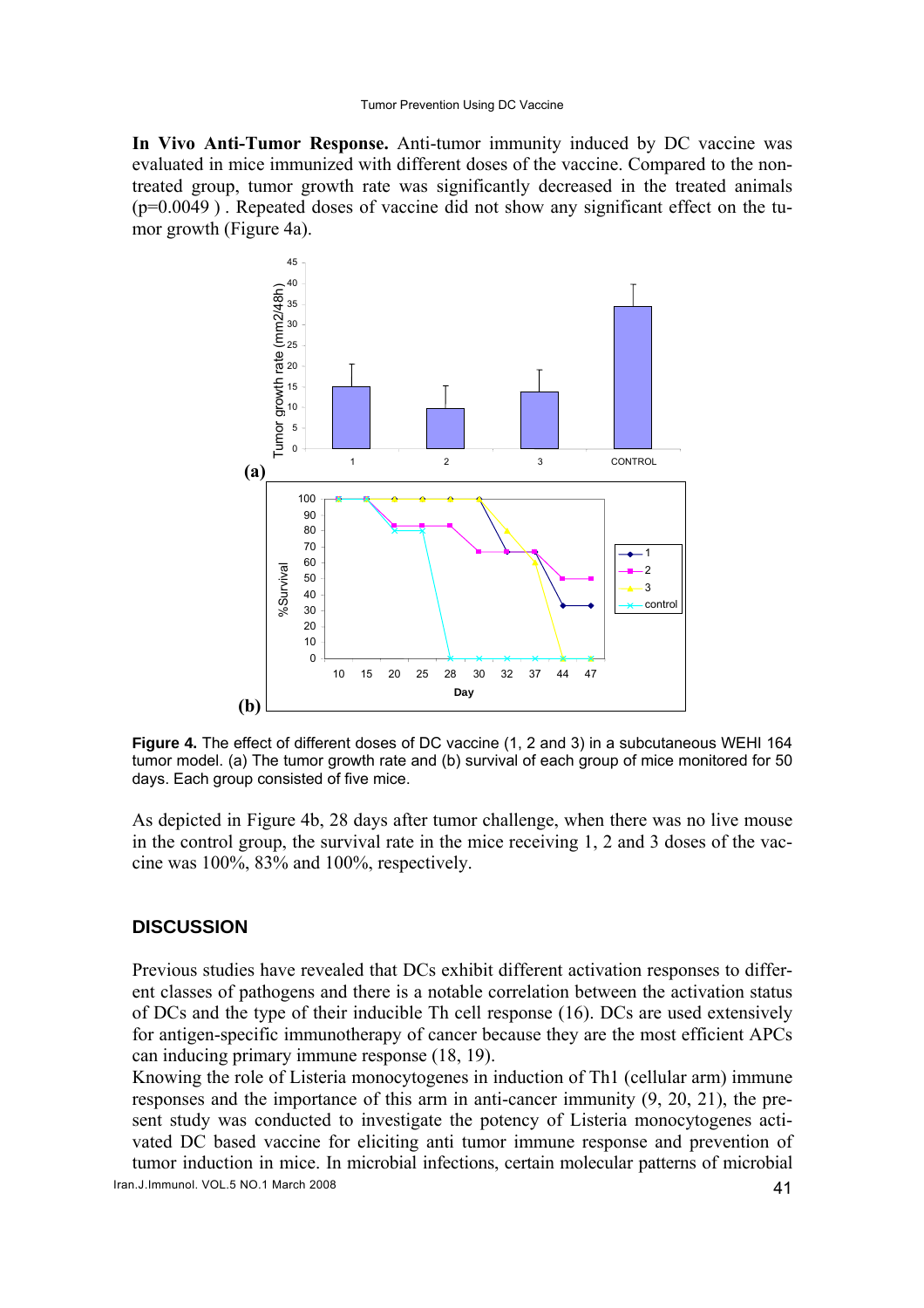components directly stimulate immature DCs in the periphery to differentiate them into mature DCs by binding to pattern recognition receptors such as Toll-like receptors (TLRs) that play a critical role in the innate immunity. Stimulation of TLR signaling in DCs causes an increase in surface expression of MHC-peptide for T cell recognition, up regulation of co-stimulatory molecules important for T cell clonal expansion and secretion of immunomodulatory cytokines, which direct T lymphocyte differentiation into effector cells (12, 22, 23).

According to our previous study, Listeria monocytogenes activated and tumor lysate pulsed DC immunotherapy resulted in considerable levels of specific cytotoxicity against tumor, diminution of tumor growth rate and improvement of survival compared to other microbial components and the control group (15). In that study, a single dose of the vaccine was injected after tumor establishment as a therapeutic vaccine. In the present study, the effect of multiple doses of the vaccine before tumor challenge was evaluated as a prophylactic measure.

Immunotherapy in all vaccinated animals (1, 2 or three times vaccinated) with 10 days interval between second and third immunization caused significant anti tumor response compared to the controls, although complete rejection of the tumor was not seen in all of them. Repeated doses of the vaccine did not lead to its long term effect.

For improving the efficacy of anti tumor vaccines, various vaccination protocols, such as DC dose, vaccination schedule (best time for vaccine injection and time interval between first and booster immunizations), number of vaccinations and antigenic components need to be optimized (24).

Recent studies suggest that most of the migrating DCs die after their arrival at lymphoid tissues, and the short life span of DCs in vivo must be extended to improve an effective response (25). When BM derived or splenic DCs were transferred into tumor bearing mice, only a small proportion  $(0.1-1\%)$  of the implanted DCs were found in the draining lymph nodes. Increasing the number of injected DCs or tissue conditioning through inflammatory cytokines can improve the number and function of DCs. Such modifications can result to even 40 folds increase in antigen specific CD4 T cells in draining lymph node (26). According to Dasilva et al, balance between tumor burden and the number of tumor-specific T cells determines whether a therapeutic vaccine will be efficacious and result in long-term therapy (27).

Cytotoxic T cell response evaluation in this study demonstrated that in spite of a significant rise in anti tumor cytotoxicity after single dose vaccination, there was no significant rise in this response upon expanding the vaccine dose.

There are many different ways for tumor antigen delivery to DCs. Most of the initial DC vaccination protocols used DC loaded with tumor-associated peptides (28). Disadvantages associated with peptide loaded DC vaccines include the limitation of this strategy to patients with a specific HLA type, a few defined epitopes among most tumors, potential generation of tumor Ag escape variants when immunizing against a single Ag, and the presence of a high proportion of non-tumor-specific peptides when using whole tumor cell eluates. Furthermore, the weak immunogenicity of many tumors also represents a barrier to the effective induction of antitumor immunity (29). Tumor lysate containing collection of tumor antigenic epitopes with least mentioned limitations is another option that we used in the current study.

Since tumor cells have self origin and potentially can induce immunologic tolerance, the ultimate success might depend on the balance between the capacity of the immunogenic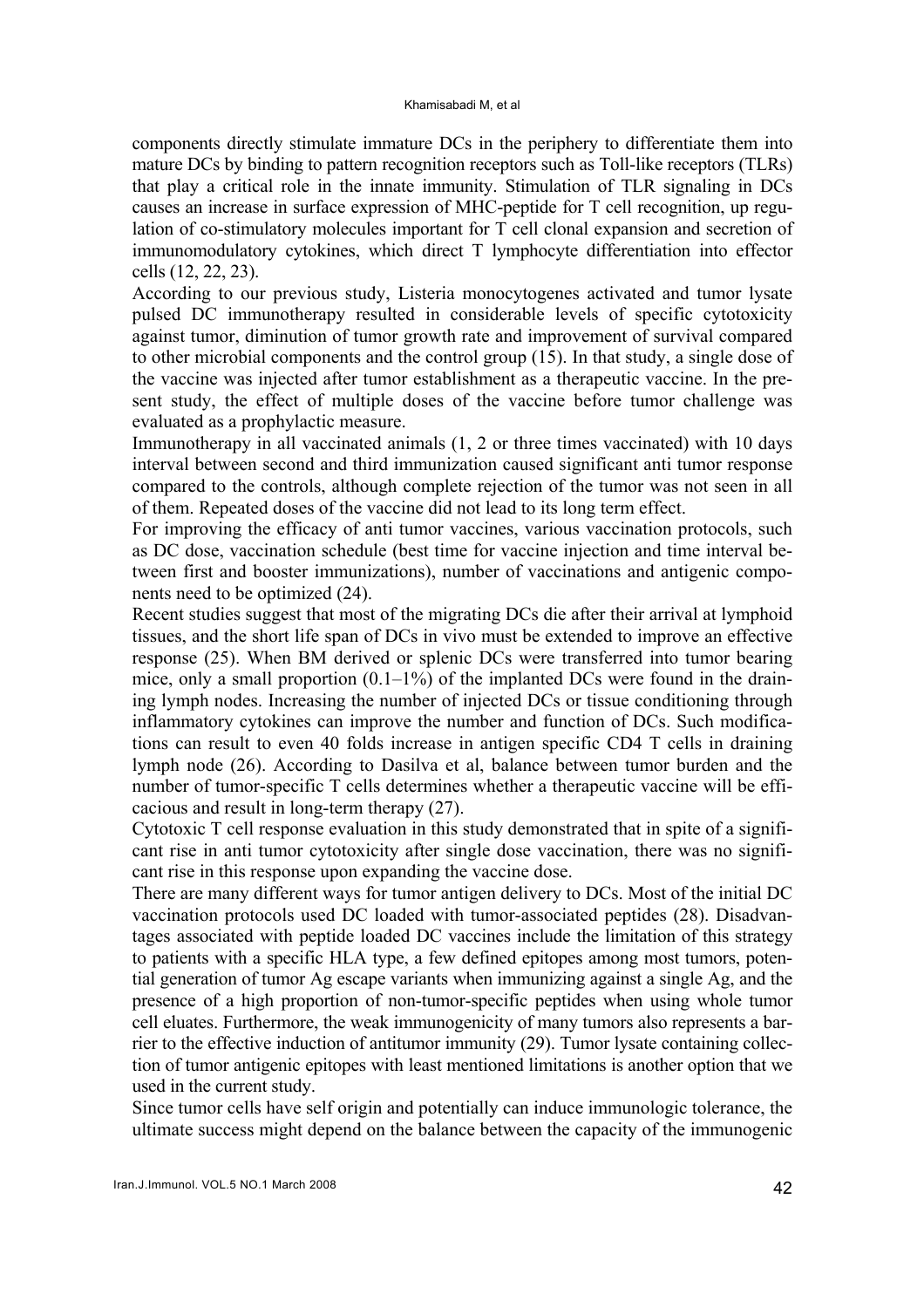stimulus to "break tolerance" and on the inherent physiologic limitation against activation of "self"-reactive T cells (30).

Recent evidence indicates that DCs can induce the activation and proliferation of CD4+CD25+ regulatory T cells (Treg) in vitro and in vivo (31). In turn, the ability of DCs to activate CD4+and CD8+ T cells is substantially increased by depletion of Treg (32).

Several reports have documented that depletion of Treg can enhance spontaneous immune responses to tumors, and increase the antitumor effect of different immunotherapeutic procedures (32, 33). Also depletion of Treg in mice treated with DC considerably increased the potency of the DC vaccine, and induced long-term tumor immunity (34). Therefore, induction of regulatory responses after repeated doses of the vaccine should be considered in future vaccine design. Using tumor lysate as tumor antigen source for DC loading is another subject which should be considered because it contains concoction of tumor and self antigens, and is prone to elicit regulatory responses.

#### **ACKNOWLEDGEMENTS**

This research has been supported by Tehran University of Medical Sciences and health Services (Grant number: 4354-30-03-85).

#### **REFERENCES**

- Banchereau J, Steinman R M. Dendritic cells and the control of Immunity. Nature. 1998; 392:245-52.
- 2 Banchereau J, Briere F, Caux C, Davoust J, Lebecque S, Liu YJ, et al. Immunobiology of dendritic cells. Annu Rev Immunol. 2000; 18:767-811.
- 3 Mellman I, Steinman RM. Dendritic cells: specialized and regulated antigen processing machines. Cell .2001; 106: 255-8.
- 4 Ikeda H, Chamoto K, Tsuji T, Suzuki Y, Wakita D, Takeshima T et al. The critical role of type-1 innate and acquired immunity in tumor immunotherapy. Cancer Sci. 2004; 95:697-703
- 5 Vieira PL, de Jong E, Wierenga E, Kapsenberg M, Kalinski P. Development of Th1-inducing capacity in. myeloid dendritic cells requires Environmental instruction. J Immunol. 2000; 164:4507-12.
- 6 De Smedt T, Butz E, Smith J, Maldonado-Lopez R, Pajak B, Moser M, et al. CD8alpha(-) and CD8alpha(+) subclasses of dendritic cells undergo phenotypic and functional maturation in vitro and in vivo. J Leukokoc Biol .2001; 69:951-8.
- 7 MacDonald AS, Straw AD, Bauman B, Pearce EJ. CD8- dendritic cell activation status plays an integral role in influencing. Th2 response development. J Immunol. 2001;167:1982-8.
- 8 Maldonado-Lopez R, Maliszewski C, Urbain J, Moser M. Cytokines regulate the capacity of CD8alpha (+) and CD8alpha (-) dendritic cells to prime Th1/Th2 cells in vivo. J Immunol. 2001;167:4345-50.
- Pamer EG. Immune responses to Listeria monocytogenes. Nat Rev Immunol. 2004; 4: 812–23.
- 10 Kopp E, Medzhitov R. Recognition of microbial infection by Toll-like receptors. Curr Opin Immunol. 2003; 15:396-401
- 11 Kadowaki N, Ho S, Antonenko S, Malefyt RW, Kastelein RA, Bazan F et al. Subsets of human dendritic cell precursors express different Toll-like receptors and respond to different microbial antigens. J Exp Med. 2001; 194:863–9.
- 12 Michelsen KS, Aicher A, Mohaupt M, Hartung T, Dimmeler S, Kirschning CJ et al. The role of toll-like receptors (TLRs) in bacteria-induced maturation of murine dendritic cells (DCS): peptidoglycan and lipoteichoic acid are inducers of DC maturation and require TLR2. J Biol Chem. 2001; 276: 25680–6.
- 13 Edelson BT, Unanue ER. Immunity to Listeria infection. Curr Opin Immunol. 2000; 12: 425–31.
- 14 Cousens LP, Wing EJ. Innate defenses in the liver during Listeria infection. Immunol. Rev. 2000; 174:150–9
- 15 Motamedi M, Khansari N, Moazzeni SM, Vodjgani M, Keihani A, Gheflati Z et al. Cancer Immunotherapy Using Dendritic Cells Matured With Bacterial Components. Yakhteh .2006; 252-7
- 16 Kikuchi T. Genetically modified dendritic cells for therapeutic immunity. Tohoku J Exp Med. 2006; 208:1-8
- 17 Inaba K, Inaba M, Romani N, Aya H, Deguchi M, Ikehara S et al. Generation of large numbers of dendritic cells from mouse bone marrow cultures supplemented with granulocyte/ macrophage colony-stimulating factor. J Exp Med. 1992;176:1693–702
- 18 Chagnon F, Tanguay S, Ozdal OL, Guan M, Ozen ZZ, Ripeau JS et al. Potentiation of a Dendritic Cell Vaccine for Murine Renal Cell Carcinoma by CpG Oligonucleotides. Clin Cancer Res. 2005; 11:1302–11
- 19 [Correale P, Cusi MG, Del Vecchio MT, Aquino A, Prete SP, Tsang KY et al.](http://www.ncbi.nlm.nih.gov/entrez/query.fcgi?db=pubmed&cmd=Retrieve&dopt=AbstractPlus&list_uids=16002679&query_hl=76&itool=pubmed_docsum) Dendritic cell-mediated cross-presentation of antigens derived from colon carcinoma cells exposed to a highly cytotoxic multidrug regimen with gemcitabine, oxaliplatin, 5 fluorouracil, and leucovorin, elicits a powerful human antigen-specific CTL response with antitumor activity in vitro. J Immunol. 2005;175:820-8
- 20 [de Vries IJ, Lesterhuis WJ, Scharenborg NM, Engelen LP, Ruiter DJ, Gerritsen MJ et al.](http://www.ncbi.nlm.nih.gov/entrez/query.fcgi?db=pubmed&cmd=Retrieve&dopt=AbstractPlus&list_uids=14613986&query_hl=39&itool=pubmed_docsum) Maturation of dendritic cells is a prerequisite for inducing immune responses in advanced melanoma patients. Clin Cancer Res, 2003;9:5091-100
- 21 Mun H, Aosai F, Norose K, Chen M, Piao LX, Takeuchi O et al. TLR2 as an essential molecule for protective immunity against Toxoplasma gondii infection . Int Immunol. 2003;15:1081-9